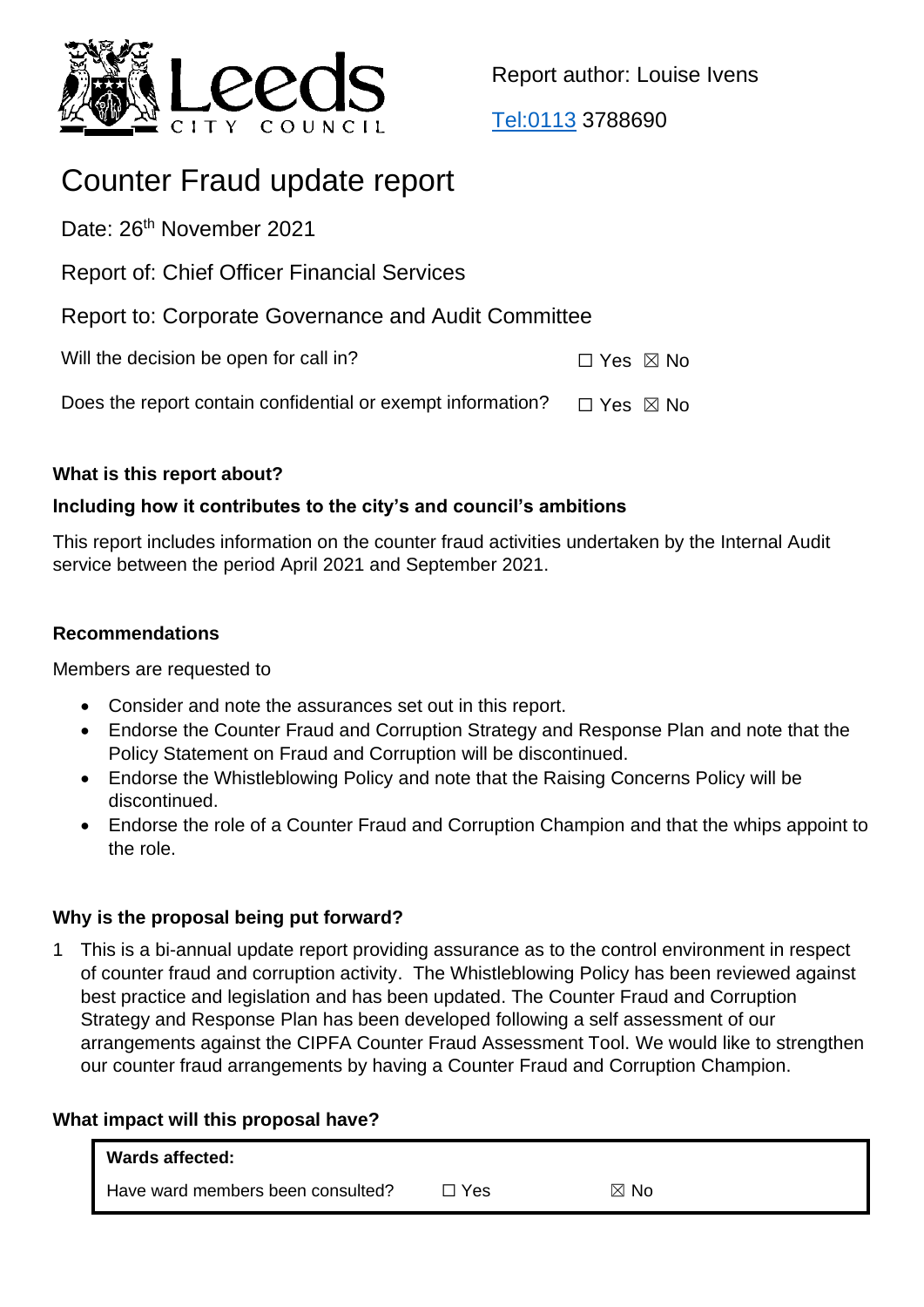2 The assurance set out in this report will inform the annual audit opinion given by the Head of Internal Audit, and provide evidence of the ongoing review of the Council's arrangements for internal control supporting the Council's Annual Governance Statement. The Whistleblowing Policy and the Counter Fraud and Corruption Strategy and Response Plan are part of the comprehensive policies and procedures forming the Council's counter fraud arrangements.

#### **What consultation and engagement has taken place?**

- 3 The suite of work undertaken within counter fraud forms part of the consultation which takes place in developing the risk based Internal Audit plan.
- 4 The Whistleblowing Policy and the Counter Fraud and Corruption Strategy and Response Plan have been discussed with members during a Counter Fraud and Corruption Workshop. They have also been discussed with Trade Unions.

#### **What are the resource implications?**

- 5 The work undertaken to satisfy the counter fraud and corruption requirements of the internal audit plan do so from within existing resources.
- 6 The two update reports to be received by committee each year provides assurance that effective arrangements are in place to combat the risk of fraud and corruption within the council.

#### **What are the legal implications?**

7 The Local Government Act 1972 (s. 151) requires local authorities to make arrangements for the proper administration of their financial affairs.

## **What are the key risks and how are they being managed?**

8 The report at Appendix 1 references the work being undertaken to mitigate the fraud and corruption risks to the authority.

## **Does this proposal support the council's three Key Pillars?**

 $\boxtimes$  Inclusive Growth  $\boxtimes$  Health and Wellbeing  $\boxtimes$  Climate Emergency

9 Arrangements in respect of counter fraud and corruption support the ongoing delivery of the council's key objectives.

# **Options, timescales and measuring success**

#### **What other options were considered?**

10 Details of the consideration and development of the Council's arrangements are included in the attached appendix.

#### **How will success be measured?**

11 A successful counter fraud and corruption environment will protect the Council's resources, underpin the successful delivery of the Council's strategic objectives, and contribute to the value for money conclusion of the Council's external auditor when reviewing the statutory statement of accounts.

#### **What is the timetable for implementation?**